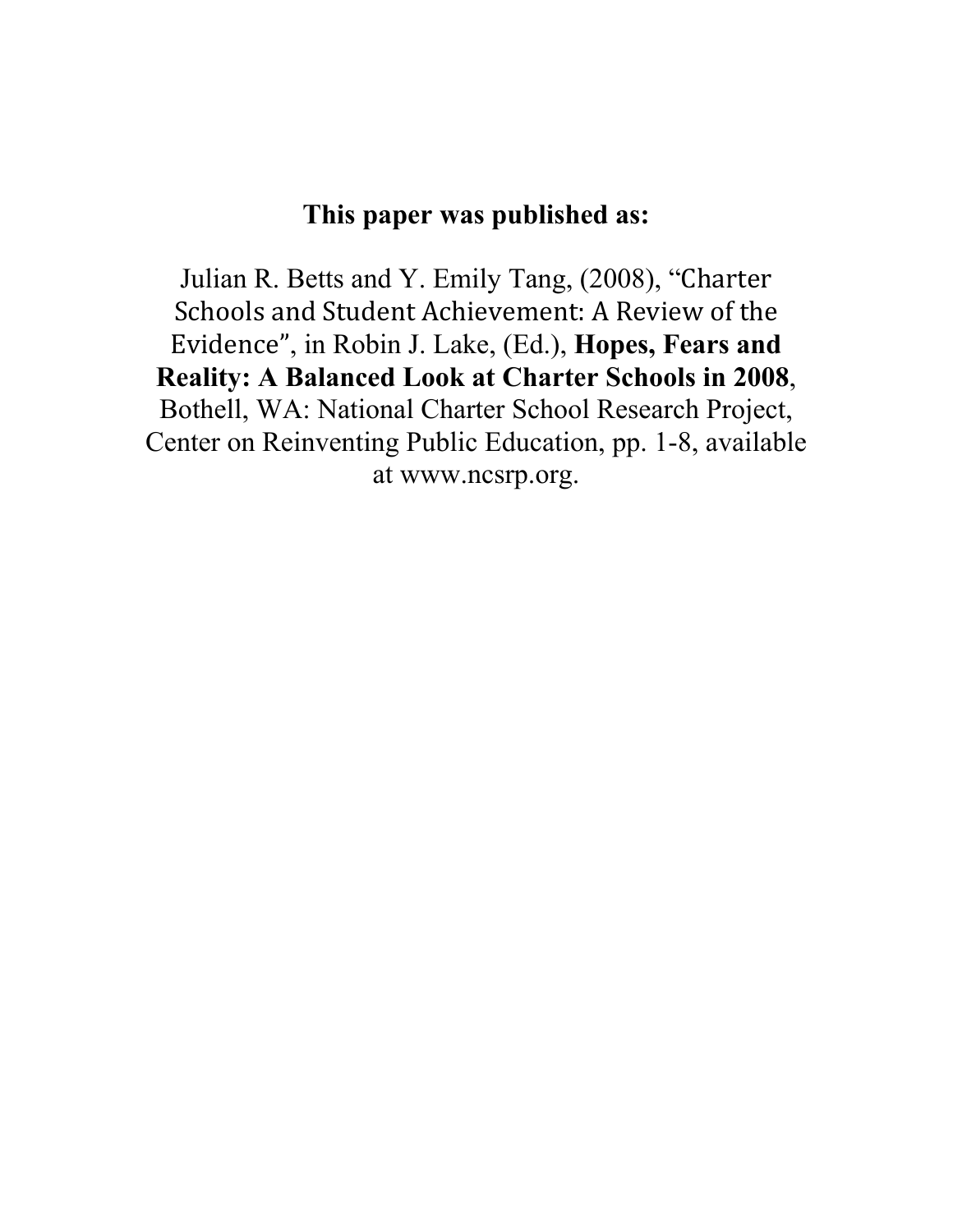## **Charter Schools and Achievement**

Julian R. Betts and Y. Emily Tang

Policy makers, funders, and the general public want to know how U.S. charter schools are performing nationally. It's a perfectly reasonable question. In a detailed paper prepared for the National Charter School Research Project, we assessed the literature on charters schools to examine achievement in charter schools. This essay summarizes our findings.

Many researchers have tried to answer the broad question about charter schools and achievement through a variety of approaches. Studies have generally suggested that charter schools perform about the same as other public schools or that the results are "mixed", with some charter performing better than traditional public schools, and some performing worse. These kinds of findings might leave policy makers wondering why they should expend political capital to pass a charter law for the first time, expand a state cap on charters, or invest more money to support the growth of charters. They might ask themselves, if charter school policies do not contribute to overall better student achievement or at least help close the achievement gap, why bother?

But it is premature for policy makers to believe that charter schools are weak or ineffective. In fact, based on our analysis, there is reason for guarded optimism that, despite great variation in results, charter laws might be effective policy tools, at least in some locales.

## **Past charter research tells us little**

The volume of research on charter schools and achievement has mushroomed in the last half decade. However, most of these studies have used relatively unsophisticated "snapshots" of student achievement at a single point in time. Such methods can be misleading because charter schools do not attract "typical" students, and the demographic background of schools' populations can fluctuate from year to year. A number of studies, both national and statewide, suggest that charter schools disproportionately attract students from less affluent and minority backgrounds. Without taking these differences into account, academic studies may be prone to understating the benefits of attending charter schools. A second common research design is to look at changes in test scores in a given grade over time without accounting for the fact that a school enrolls different students in that grade in different school years. Here too, results could be misleading.

NCSRP's Charter School Achievement Consensus Panel (2006) documented these patterns, and argued that these "snapshot" approaches are unlikely to produce unbiased estimates of the causal effect of attending a charter school on a student's achievement. The panel argued that two different approaches promised to provide more accurate results. The first would be to compare those who win and those who lose lotteries to attend a given charter school. Only three papers have used this approach to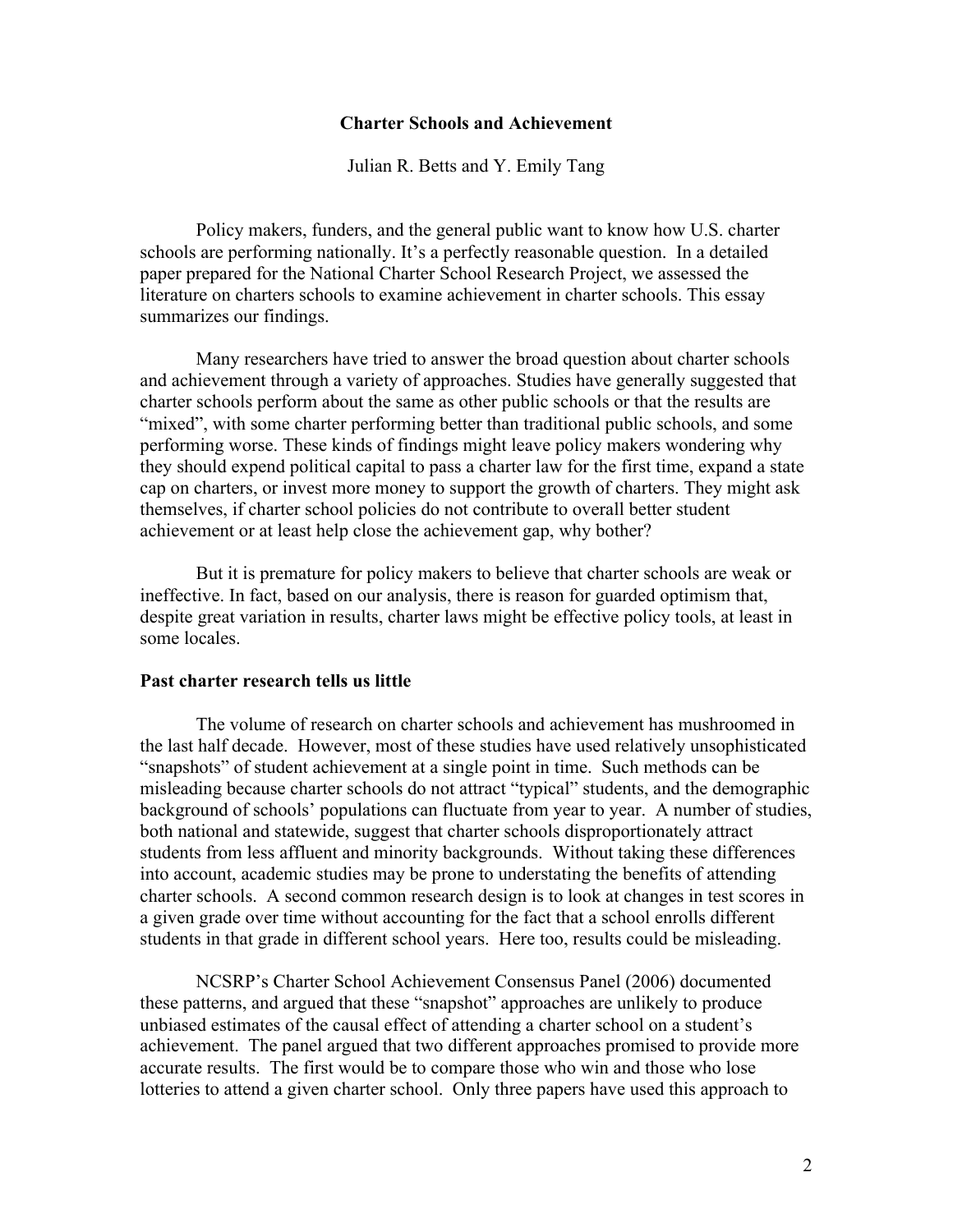date, and the total number of charter schools studied in these three papers numbers just under fifty. The next best approach, argued the Consensus Panel, would be to use one of several variations of value-added models. These models (admittedly imperfect) follow individual students over time and examine improvement in test scores over time. This approach is helpful because it takes into account a student's past academic history. The more rigorous of these methods also avoid comparing apples to oranges in the sense that they do not compare one student to another, instead comparing each student's progress in years he or she attended a charter with progress when he or she attended a traditional public school.

We found ten such studies, for a total of 13 studies that used either of these methods. This compares to a total of over 70 studies on charters and achievement, including those using methods found problematic by the Charter School Achievement Consensus Panel. Some readers may find that disappointing, but there is strong evidence that weaker methods of study produce inaccurate findings by failing to into account the relatively disadvantaged backgrounds of students who attend charters. (Betts, Tang and Zau (2007)).

When restricting a review of charter school achievement studies to these two approaches, it must be acknowledged that even when rigorous studies are analyzed, it is hard to claim that they represent all charter schools. Most include just a sample of charter schools from a particular city or state — or perhaps across a few states. Because different states have vastly different charter school laws and methods of implementation and oversight, findings from one city or state do not necessarily tell us anything meaningful about what is going on elsewhere.

#### **Our approach**

With that caveat in mind, we explored both approaches – randomization based on lotteries, or taking into account a student's past achievement through value-added modeling or modeling gains in achievement from one year to the next.

We used a variety of methods to assess whether charter schools do or do not outperform their traditional pubic school counterparts. For a compete description of the methods used and results, see the complete paper, *Value Added and Experimental Studies of the Effect of Charter Schools on Student Achievement: A Literature Review. (www.crpe.org).* 

Asking the question "What does the typical study show?" in some cases produces quite different answers than if the question is: "How does a typical charter school fare?" We think the latter question holds far more relevance for policymakers. Our analysis therefore, was designed mainly to produce estimates of how typical charter schools perform in various studies rather than to report on whether the average study produces positive or negative results.

## **Findings**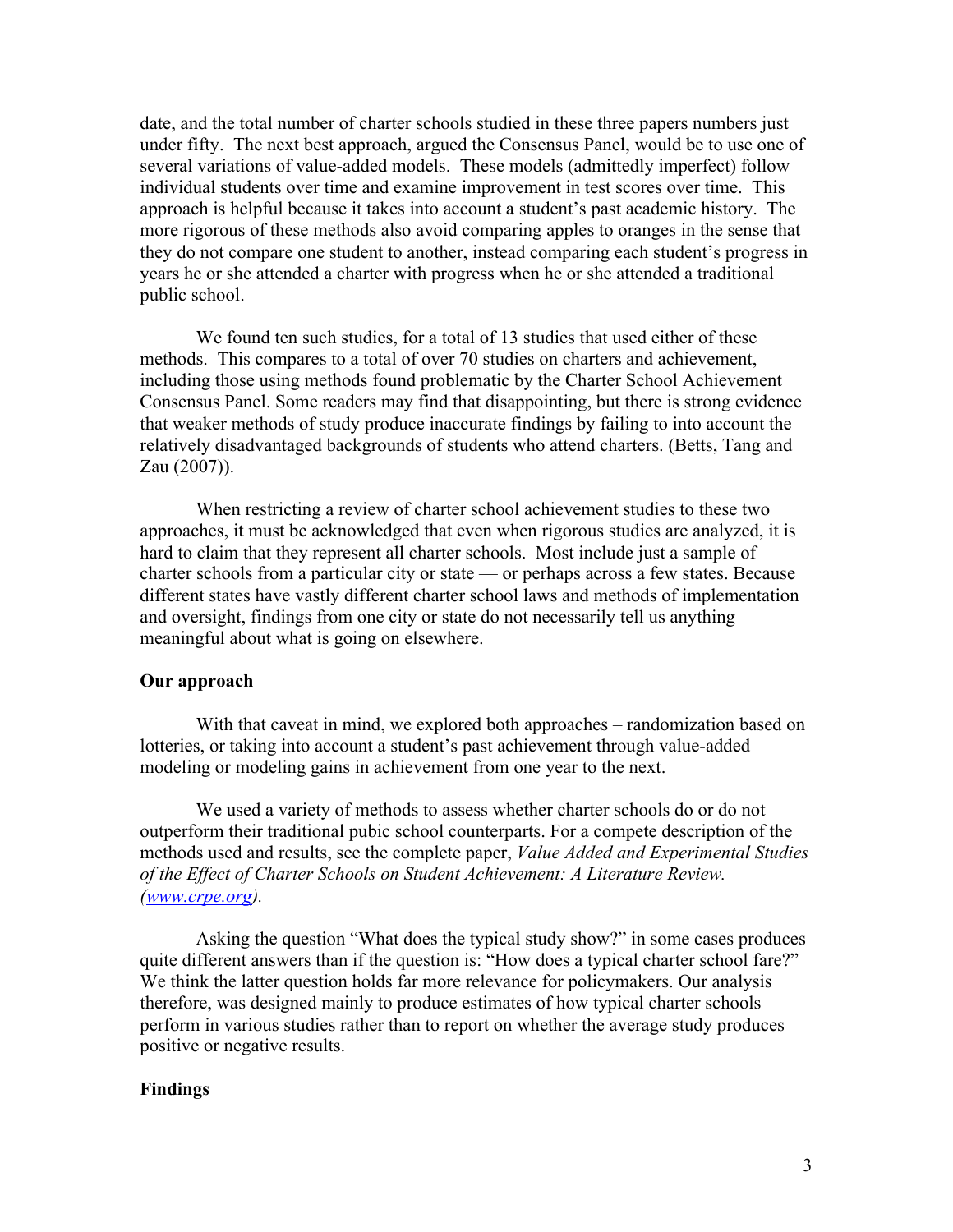The review indicates that it is wrong to say that charter school performance is simply "mixed" or on par with traditional public schools. When we look only at the studies using methods powerful enough to give valid results and try to reconcile differences in approach (years of data and the like) we learn that:

- o Despite considerable variation among charter schools, the overall evidence suggests that charter schools more typically outperform than underperform their traditional public school counterparts.
- o There is ample evidence that charter schools in some geographic areas outperform traditional public schools. There is also considerable evidence (somewhat less prevalent) that charter schools in other areas underperform. The variation is closely associated with school location, grade level served, and subject matter.
- o Charter schools often outperform traditional public schools on reading tests in elementary schools and on math tests in middle schools. In no study in this sample do charter schools seem to underperform in those areas in a statistically significant way.
- o Elementary and K-8 charters, taken together, typically outpace traditional public schools. Some studies do produce evidence of large negative effects. This is most notable in North Carolina, in both reading and math. However, between one half to two thirds of the studies reviewed (depending on the analytic method used) show positive and statistically significant effects of charter school enrollment on math and reading test scores.
- o The magnitude, or effect size, of the results for the elementary and K-8 charter schools is sizable, approximately 8% of a standard deviation for one-year gains in both math and reading. (To put this into perspective, a student with median test scores -- ranking  $50<sup>th</sup>$  out of 100 students – would be predicted to move up to about the  $47<sup>th</sup>$  rank out of 100 students after one year at a charter school. This is not a large change but over several years of such gains, it could be quite meaningful.) . For comparison purposes, Clotfelter, Ladd and Vigdor (2007) estimate that in North Carolina reducing class size by 5 students is associated with gains in achievement of 1.0% -1.5% of a standard deviation.
- o Weaker or more 'mixed' performance exists in elementary math, middle school reading, and in charter high schools overall. For example, when weighted by the number of schools per study, studies of charter high schools produce significantly positive or negative results (12% positive and 85% negative). Overall the size of the estimated effects at the middle and high school level are far smaller, with effect sizes of less than 1% of a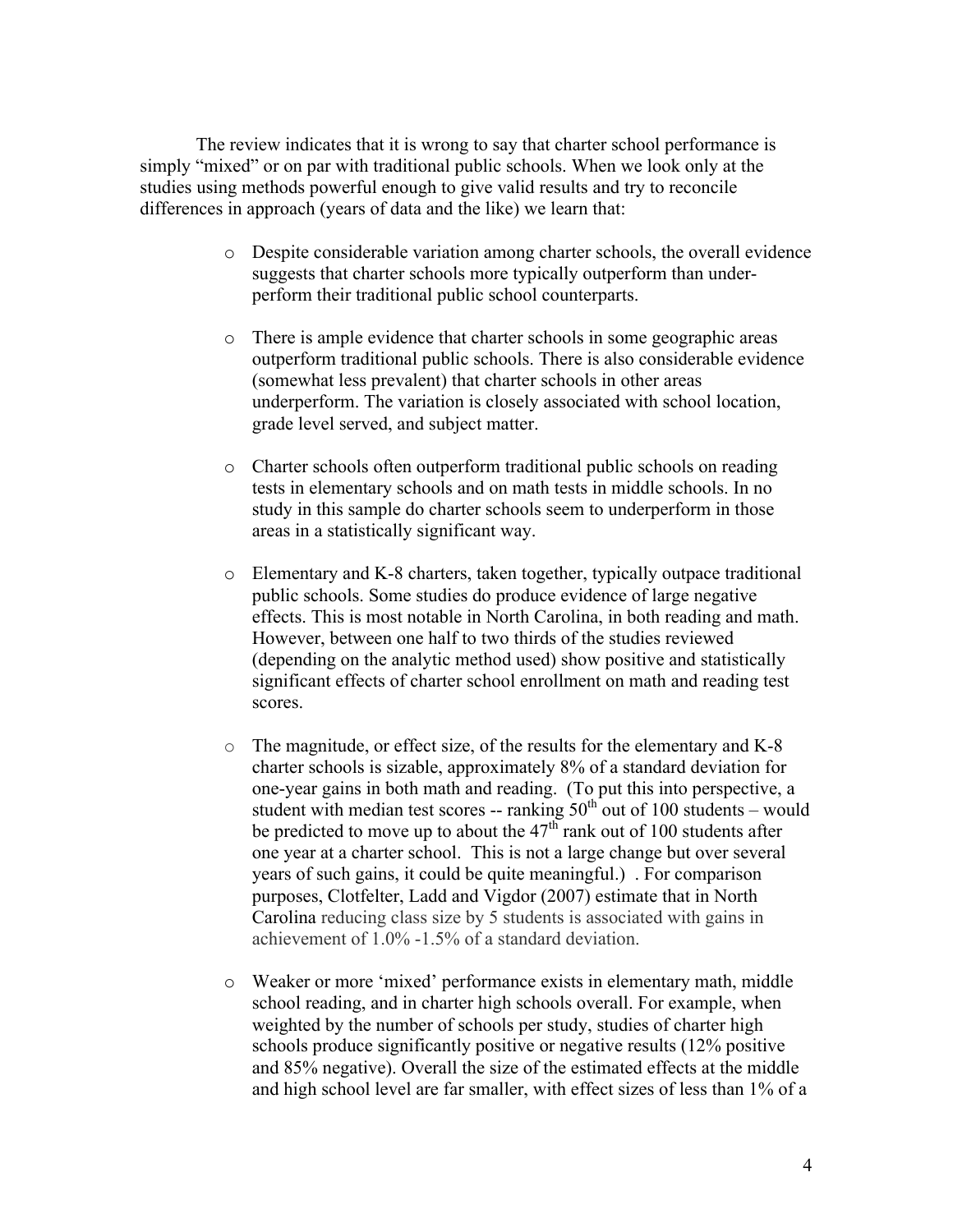standard deviation at the middle school levels. And at the high school level, the median effect sizes are negative and fairly large (roughly -0.15 to -0.2 for the average charter high school).

o The only evidence of consistent underperformance is in charter high school reading and math scores. These negative math effects are puzzling because the math effects in middle school charters are significant and rarely negative. The high school findings are hard to explain and, obviously, a source of concern.

These results, then, show great variety in charter school performance, but some positive outcomes in elementary and K-8 schools and middle schools. Figures 1 and 2 show histograms of the effect sizes found in the literature (in which we give greater weight to a study based on 200 charter schools than to a study based on 10 charter schools). The first figure shows the positive effects in elementary reading, while the second shows the negative effects in high school math.

On the other hand, some approaches are clearly working and they are worth exploring. Over one-third of the studies reviewed show significant and positive effects across all grade levels. The programs providing these results are getting good results and they are worth paying attention to and replicating. Such promising efforts are important for another reason as well: they point to areas where states or authorizers can ask charter schools to improve and where they can make strategic investments to help.

While these results are intriguing and carry with them potentially important implications, the literature needs to be treated with some caution. Researchers have conducted rigorous value-added or lottery-based studies of charter schools in only a very few states and major cities to date. Even among the relatively rigorous studies examined here, the quality of the data and analysis vary. The findings reported here should be considered preliminary and suggestive, a launching point for further investigation rather than a confirmation or nullification of the value of charter school policies.

## **Implications:**

The mission of charter schools is to use their autonomy to develop distinct strategies for improving curricula and teaching methods. The finding of considerable heterogeneity among charter schools probably reflects this spirit of experimentation. In the long run, the variation we see in charter school achievement may shrink or grow.

Over time, it is possible that the number of weaker charter schools will diminish or close due to market forces, while the number of stronger charters expands. Hanushek, Kain, Rivkin and Branch (2007) provide evidence from Texas that parents are more likely to pull their children out of ineffective than effective charter schools, *i.e.*, out of charter schools that boost students' test scores by less than average. This is just one state, but the finding suggests that in the long run, heterogeneity in quality could lead to uniformly higher school quality in the charter sector.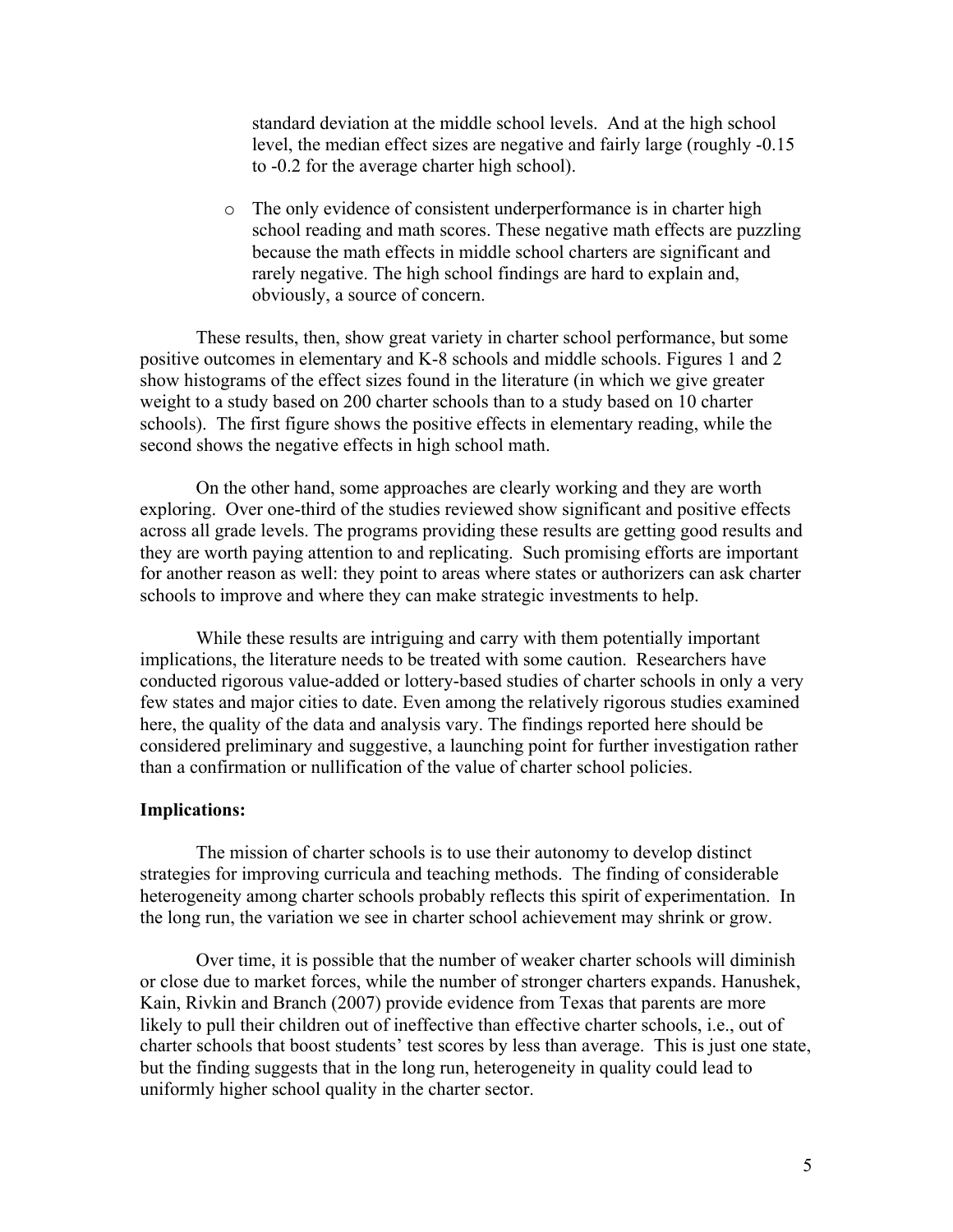Of course, it is probably not enough for parents to be more likely to remove transfer their children out of low-performing than high-performing charter schools. We would also hope that charter schools that fail to boost student achievement eventually lose their charters, while charter schools that outperform not only have their charters renewed but are allowed to extend to new campuses. There is very limited evidence that closure rates have increased over the last few years and some evidence that some authorizers are becoming more selective in choosing qualified applicants (see, for example, Andrew Rotherham, "Smart Charter School Caps," in *Hopes, Fears and Reality, 2007*).). If these to trends hold, they too would lead to more consistent charter school quality.

Armed with more information that shows where their own charter schools are strong or weak academically (and which states are producing successful outcomes), policy makers could go one step further. They could decide to improve state laws and support structures to attract higher quality charter operators and place pressure on authorizers to close low-performing charter schools. Philanthropic and government agencies should support more widespread and high-quality studies to make that possible.

While we wait for that day to come, it is extraordinarily important for charter school authorizers to base their chartering decisions not on superficial and often misleading comparisons of test score levels between charters and traditional schools, but instead on sound analysis that compares individual student gains in achievement.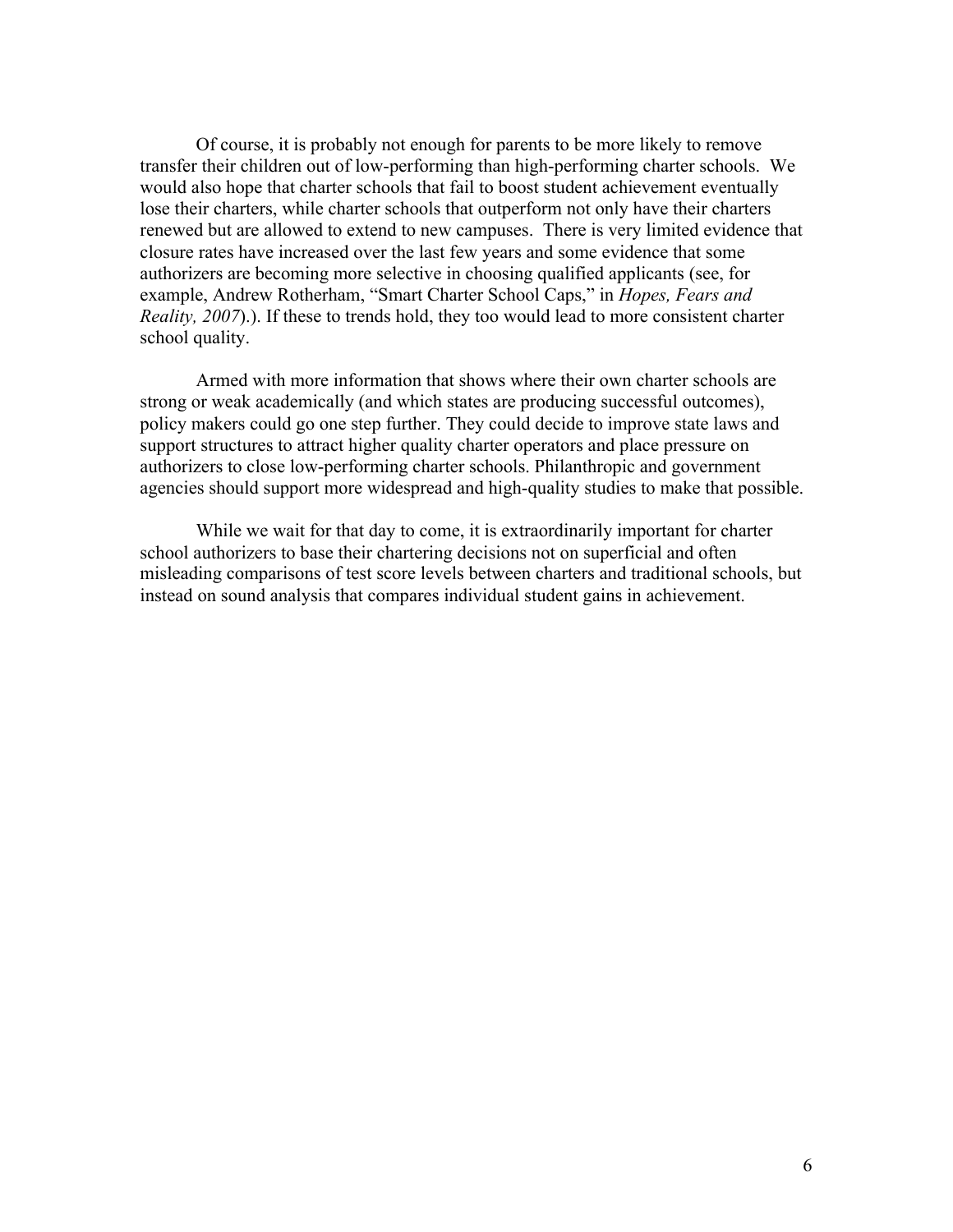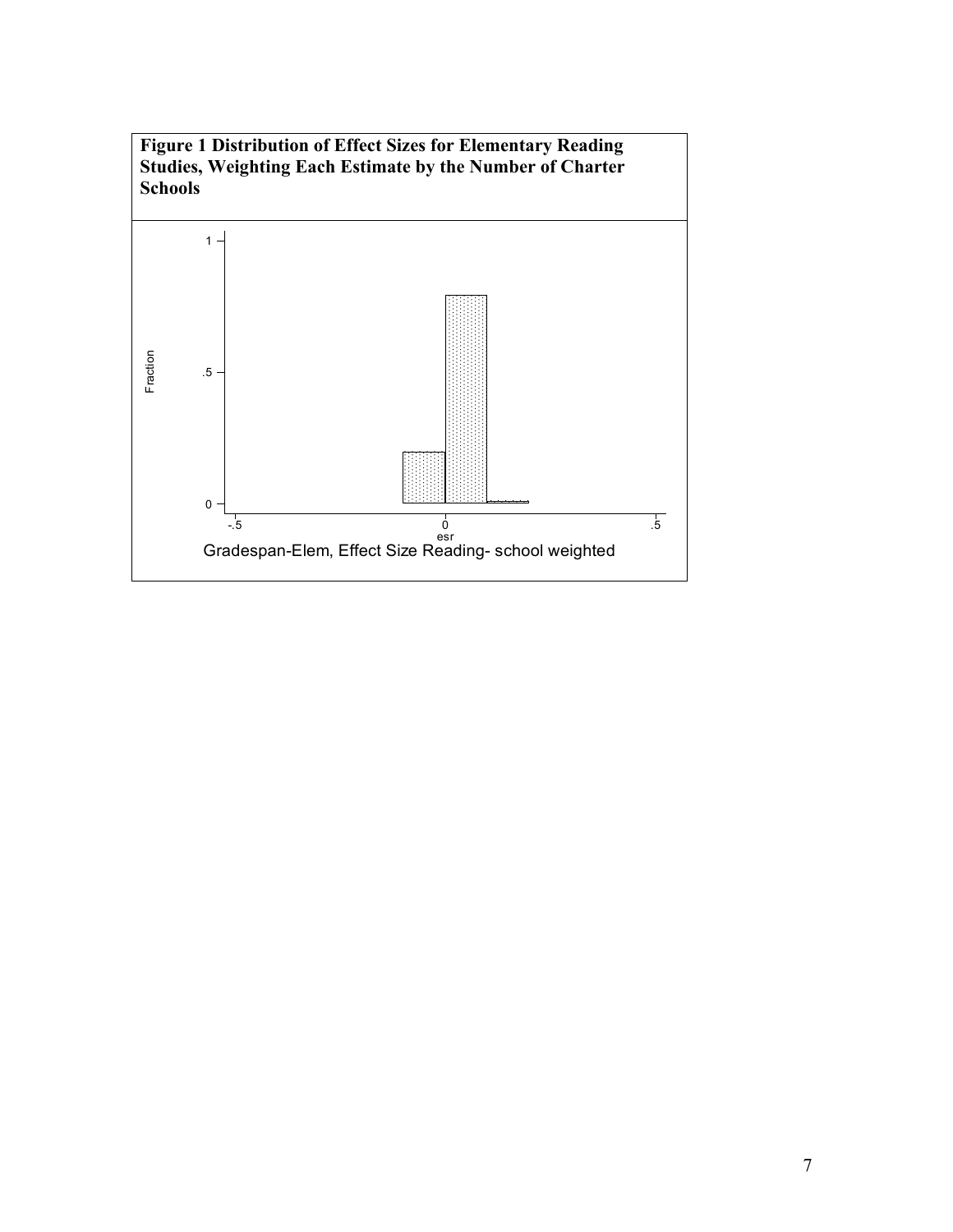